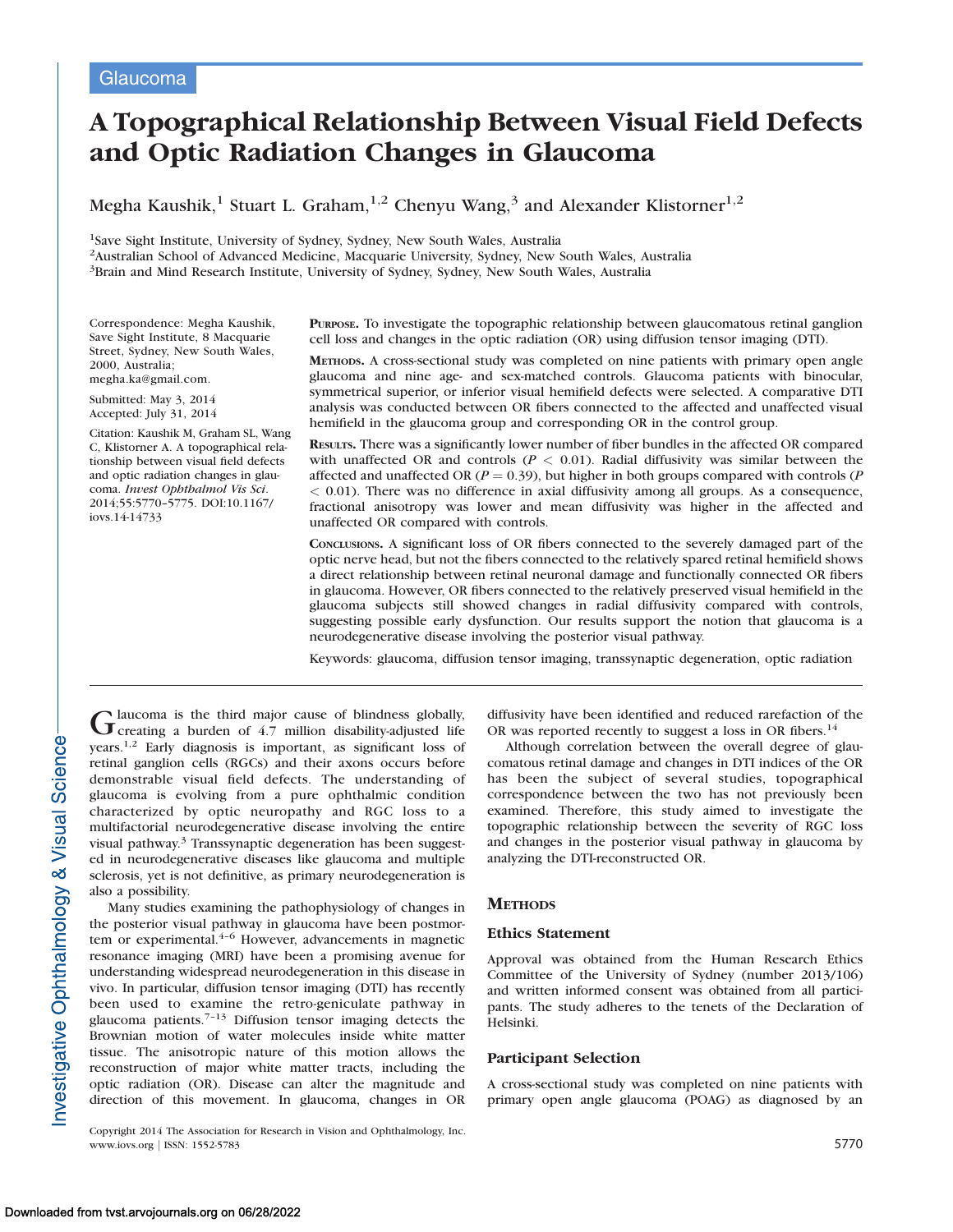ophthalmologist specialized in glaucoma. By reviewing glaucoma clinic files at random, patients were selected based on their most current Humphrey visual fields test. Patients were included if they had a binocular, symmetrical superior or inferior hemifield altitudinal defect with the fellow hemifield relatively well preserved based on their pattern deviation plot. To objectively identify patients with severe binocular hemifield defects, the difference between the unaffected and affected hemifield sensitivity (in decibels) had to be more than 3:1. There were six patients who met the criteria with bilateral superior hemifield defects and three patients with bilateral inferior hemifield defects. Exclusion criteria included concomitant ocular or neurological disease or high refractive error outside the range of  $\pm 4$  diopters (D). Patients unable to undergo MRI were also excluded due to implantation of metal or psychological reasons.

The glaucoma group was compared with nine age- and sexmatched healthy controls who were known to the research staff at Save Sight Institute. These controls were included based on criteria of 6/6 vision and no history of ocular, neurological, or autoimmune disease; diabetes mellitus; or high refractive error (outside of the range between  $\pm 4$  D).

### Optical Coherence Tomography (OCT)

The glaucoma group underwent OCT using Spectralis HRA-OCT (Heidelberg Engineering, Heidelberg, Germany). Both eyes were scanned. Global, superior, and inferior retinal nerve fiber layer (RNFL) thickness were assessed using the axonal RNFL protocol around the optic disc. Only scans that were of good quality defined by signal strength greater than 25, good centration, and uniform brightness were used. One hundred scans were averaged to produce a resolution of 1536 pixels.

#### Magnetic Resonance Image Acquisition

All study participants underwent MRI brain scans at the Brain and Mind Research Institute on an MR750 3-Tesla scanner with an 8-channel head-coil (GE Medical Systems, Milwaukee, WI, USA). T1-weighted imaging with 1-mm isotropic resolution was obtained to allow anatomical localization. A customized sequence was used with the following image parameters: axial acquisition, field of view (FOV) =  $240 \text{ mm}^2$ , acquisition matrix (frequency  $\times$  phase) = 240  $\times$  240, phase encoding direction: left to right, echo time (TE) =  $2.612$  seconds, repetition time  $(TR) = 6.98$  seconds, pixel bandwidth 325.547 Hz/pixel, and slice thickness  $= 1$  mm. Whole-brain DTI was obtained to perform tractography. The protocol used 64 gradient directions DTI and the following parameters: axial acquisition,  $FOV = 256$ mm<sup>2</sup>, acquisition matrix (frequency  $\times$  phase) = 128  $\times$  128, phase encoding direction: anterior to posterior,  $TE = 84.3$ seconds, TR = 8325 seconds, pixel bandwidth = 1953.12 Hz/ pixel, and slice thickness  $= 2$  mm. Two images without gradient loading (b0 s/mm2) were acquired before the acquisition of 64 images (each containing 68 slices) with uniform gradient loading ( $b = 1000$ s/mm<sup>2</sup>). T2-weighted fluidattenuated inversion recovery (FLAIR) CUBE imaging was obtained to exclude confounding cerebral lesions using the following parameters: axial acquisition,  $FOV = 220$  mm<sup>2</sup>, acquisition matrix (frequency  $\times$  phase) = 320  $\times$  256, phase encoding direction: left to right,  $TE = 132.396$  seconds,  $TR =$ 10,000 seconds, pixel bandwidth 325.547 Hz/pixel, and slice thickness  $=$  5 mm.

## Magnetic Resonance Image Analysis

The investigators were blinded for MRI analysis. The DICOM format of the MRI images was converted to NIFTI using



FIGURE 1. Division of the optic radiation into superior (blue) and inferior (purple) fibers based on Meyer's loop. (A) Sagittal view. (B) Axial view.

dcm2nii software (McCausland Center for Brain Imaging, Columbia, SC, USA).

Probabilistic tractography to identify the OR was performed on all participants.15,16 Using Mr Vista software (Stanford University, Stanford, CA, USA), DTI tensor fitting was performed. This involved computation of a non–diffusionweighted image B0, Eddy-current correction, coregistration of DTI data to T1-weighted volumetric imaging, and fitting the tensor model. The optic chiasm was identified on the T1 weighted image. A region of interest (ROI) was placed on the optic chiasm and through deterministic tractography the right and left optic tracts were generated. Tractography for all subjects was set within the following fiber-tracking parameters: an angle threshold of  $180^\circ$ , fractional anisotropy 0.05, and algorithm 3. Any inaccurate fibers (i.e., fibers situated outside of the known OR position or fibers crossing into the opposite hemisphere) were removed manually using Quench software (part of the MrDiffusion package from http://sirl.stanford.edu/ software; Stanford University). Based on the optic tract fiber end points, the lateral geniculate nucleus (LGN) was localized and saved as a 7-mm ROI. This large ROI was used to ensure the entire LGN was encapsulated. The calcarine cortex in the ipsilateral hemisphere was manually mapped.

ConTrack software (part of the MrDiffusion package) on the Linux 64-bit operating system was used to identify the OR between the LGN and ipsilateral calcarine cortex via a probabilistic fiber-tracking algorithm. Initially, 70,000 fibers were generated; however, the 30,000 best-scored fibers were automatically selected. Inaccuracies in the OR fibers were cleaned manually using Quench (part of the MrDiffusion package).

Based on projection to the superior or inferior calcarine cortex, the OR fibers were separated manually into tracts subserving the superior hemifield or inferior hemifield of the visual field, as shown in Figure 1. In agreement with a superior hemifield visual field defect, the inferior OR tract was labeled "affected" and superior tract was labeled as "unaffected" in six glaucoma patients and vice versa in the remaining three patients. Knowledge that fibers in Meyer's Loop represent the inferior visual field helped with the division.<sup>16</sup> Meyer's loop was identifiable in all subjects. To account for any possible differences in the superior and inferior OR fibers in the healthy controls, we only included either the superior or inferior OR division for each control in the same ratio as the glaucoma group (i.e., three superior and six inferior OR divisions). For consistency, the right OR was selected in all patients and controls except for one patient in whom the calcarine cortex was better defined in the left hemisphere. A previous study of healthy controls showed no difference in DTI metrics between the right and left OR.17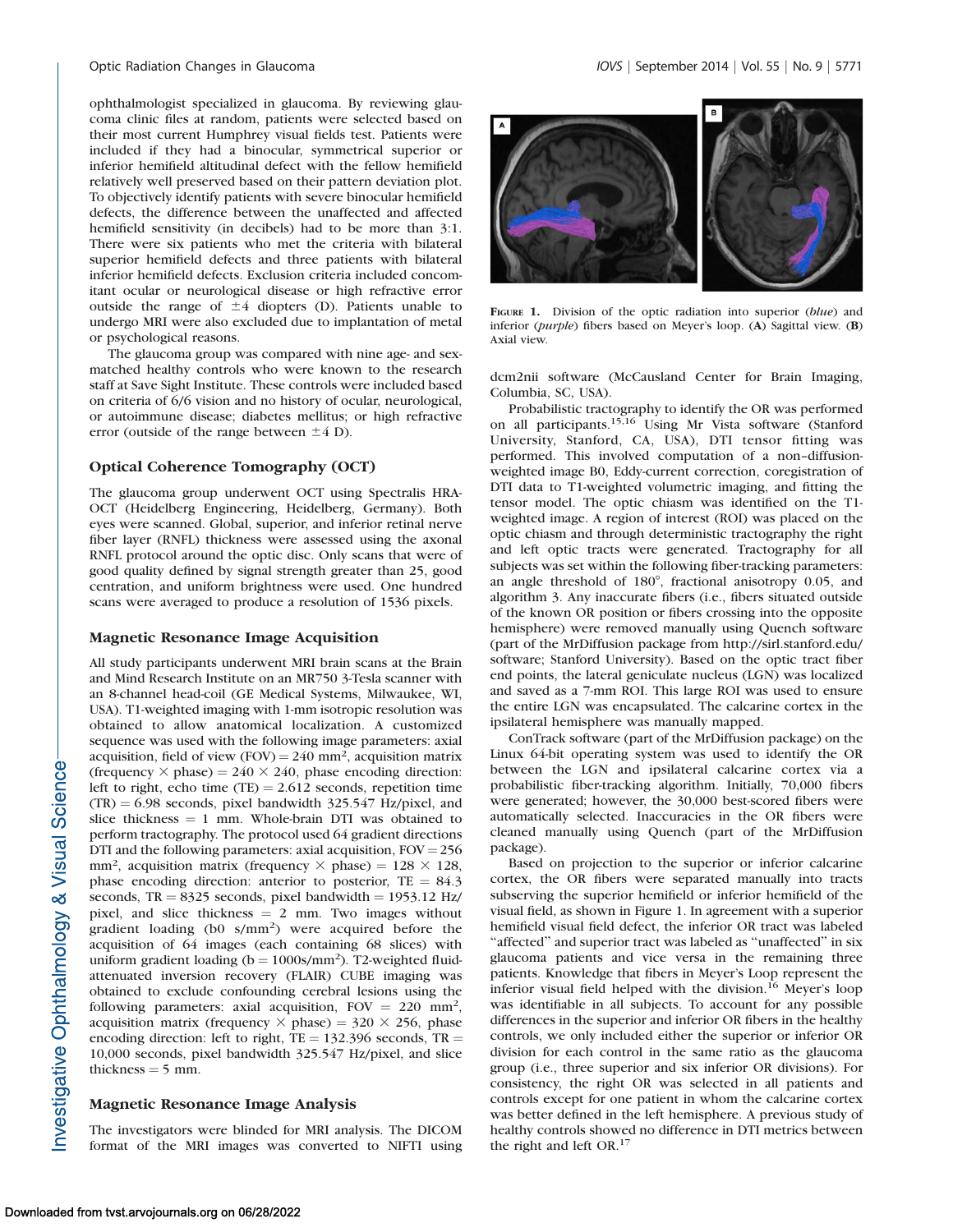|  |  |  |  |  |  |  |  |  | TABLE. Average Diffusion Tensor Indices of the OR in Glaucoma and Control Participants |  |  |  |  |
|--|--|--|--|--|--|--|--|--|----------------------------------------------------------------------------------------|--|--|--|--|
|--|--|--|--|--|--|--|--|--|----------------------------------------------------------------------------------------|--|--|--|--|

| Group    | <b>OR Division</b>                                | <b>Fiber Number</b>                                                              | FA | MD                                              | AD | RD              |
|----------|---------------------------------------------------|----------------------------------------------------------------------------------|----|-------------------------------------------------|----|-----------------|
| Glaucoma | Affected OR                                       | $3392 \pm 4059$                                                                  |    | $0.44 \pm 0.03$ $0.93 \pm 0.06$ $1.39 \pm 0.08$ |    | $0.69 \pm 0.06$ |
|          | Unaffected OR                                     | $12911 \pm 7483$ $0.45 \pm 0.02$ $0.91 \pm 0.06$ $1.40 \pm 0.08$ $0.67 \pm 0.05$ |    |                                                 |    |                 |
| Controls | Superior OR                                       | $14106 \pm 5010$ $0.51 \pm 0.02$ $0.81 \pm 0.02$ $1.32 \pm 0.04$ $0.56 \pm 0.02$ |    |                                                 |    |                 |
|          | Inferior OR                                       | $10926 \pm 1413$ $0.51 \pm 0.02$ $0.84 \pm 0.04$ $1.37 \pm 0.06$ $0.58 \pm 0.04$ |    |                                                 |    |                 |
|          | Average of 3 superior and 6 inferior OR divisions | $11279 \pm 3102$ 0.51 $\pm$ 0.02 0.83 $\pm$ 0.04 1.35 $\pm$ 0.07 0.57 $\pm$ 0.04 |    |                                                 |    |                 |

Affected OR, optic radiation fibers connected to the affected visual field; unaffected OR, optic radiation fibers connected to the unaffected visual field; fiber number, number of fiber tract bundles.

The superior and inferior OR created in Quench were saved separately, which allowed the total number of fiber bundles and DTI indices to be automatically calculated for each OR division using MrVista. These diffusion indices are generated from the eigenvectors of each voxel, which have three eigenvalues and measure the directional diffusion of water molecules. Radial diffusivity (RD) comprises two eigenvalues  $(\lambda_2 \text{ and } \lambda_3)$  to assess movement perpendicular to axons, whereas axial diffusivity (AD) is the principal eigenvalue  $(\lambda_1)$ for parallel movement. Mean diffusivity (MD) assesses the spread of diffusion by averaging all three eigenvalues. Anisotropy describes the direction of diffusivity of water molecules and fractional anisotropy (FA) is calculated from the ratio of AD and RD.

#### Statistical Analysis

Statistical analysis was conducted using SPSS Statistics 21.0.0 (IBM, New York, NY, USA). The means and SD of means were calculated. Multiple groups were compared using ANOVA with Bonferroni adjustment; P values less than 0.05 were considered statistically significant.

#### **RESULTS**

We recruited nine patients with POAG with a symmetrical severe superior or inferior altitudinal visual field defect. The mean age for the glaucoma group was 69 (range, 60–86). There were four males and five females. For the control group, nine participants were selected who had an average age of 68 (range, 45–85) and the ratio of males to females was 3:6. No participant had evidence of lesions or infarction on T1 or T2 FLAIR MRI.

Of the nine glaucoma patients, three had inferior bilateral altitudinal visual field defects and the remaining six had superior bilateral hemifield defects. The best corrected logMAR visual acuity for these patients was 0.35 in the left eye and 0.29 in the right eye. The affected hemifield had a lower average absolute threshold (right eye 3 db, left eye 4 db) compared with the relatively spared hemifield (right eye 21db, left eye 19 db),  $P < 0.001$ . In both eyes, the average RNFL thickness was significantly lower in the region corresponding to the affected visual hemifield (right eye:  $50 \pm 17$  µm, left eye:  $49 \pm 18$  µm) in comparison with the relatively spared region of RNFL (right eye:  $89 \pm 21$  µm, left eye:  $82 \pm 25$  µm),  $P < 0.001$ .

A comparative analysis was conducted between the "affected" and "unaffected" OR in the glaucoma group and OR of the control group (the superior OR of three controls and inferior OR of six controls). The average number of fiber bundles, anisotropy, and diffusivity for the OR of each group are shown in the Table and Figure 2. For consistency, only the right OR of each participant was analyzed.

There was a significantly lower number of fiber bundles in the glaucoma-affected OR group compared with the unaffected OR ( $P = 0.001$ ) and controls ( $P = 0.003$ ), but no difference in the number of fiber bundles between the unaffected OR and control groups ( $P > 0.05$ ).

Analysis of variance performed among the three groups demonstrated a significant difference in RD ( $P < 0.001$ , ANOVA). Post hoc comparison showed that RD was higher in the glaucoma OR than the controls. RD was significantly higher in the unaffected OR of the glaucoma group compared with the controls ( $P = 0.002$ ) and the difference was even larger between the affected OR and controls ( $P < 0.001$ ). However, the increase in RD was similar in both the affected and unaffected OR glaucoma groups ( $P = 0.39$ ). In contrast, ANOVA for AD demonstrated no significant difference among any of the three groups ( $P = 0.80$ , ANOVA).

As a result of diffusivity changes (i.e., increased RD and stable AD), FA was significantly reduced in the two glaucoma OR groups compared with the control group ( $P \leq 0.01$  for both comparisons). The reduction in FA was similar between both glaucoma groups ( $P = 0.23$ ). Mean diffusivity, on the other hand, increased in both glaucoma groups compared with the control OR (affected OR  $P = 0.005$ ; unaffected OR  $P = 0.04$ ). This increase was of similar magnitude between the affected and unaffected OR glaucoma groups ( $P > 0.05$ ).

#### **DISCUSSION**

Glaucoma is characterized by the primary loss of RGCs, but experimental and human studies provide evidence of more extensive damage of the visual system.<sup>4,18-20</sup> Provided that primary damage in glaucoma occurs at the level of the RGC, spread of pathological changes to LGN neurons and beyond would require transsynaptic degeneration.

The visual system is a unique model to study transsynaptic degeneration because it comprises a chain of hierarchically organized and synaptically linked neurons that maintain strong topographic connectivity. This provides an opportunity to study the effect of primary pathological damage at one level of the visual system and secondary degeneration on neighboring levels. In addition, as a result of recent technological advances, the visual system has become accessible to in vivo structural and functional analysis. Thus, primary glaucomatous loss of RGCs and their axons can be assessed functionally by threshold perimetry and structurally by measuring RNFL and RGC layer thickness using OCT. Secondary changes in functional and structural integrity of neighboring LGN neurons can be examined by performing tractography and measuring diffusion properties of the OR.

Taking advantage of this technology, the current study investigated the topographic correspondence between glaucomatous loss of RGCs and MRI-determined changes in the OR. For this purpose, patients with a binocular hemifield loss of RGCs were examined. Specifically, patients with advance binocular loss in the superior or inferior visual hemifield (''affected'' hemifield) and relatively preserved fellow hemifield (''unaffected'' hemifield) were selected. Based on projection of OR fibers to the superior or inferior calcarine cortex, OR fibers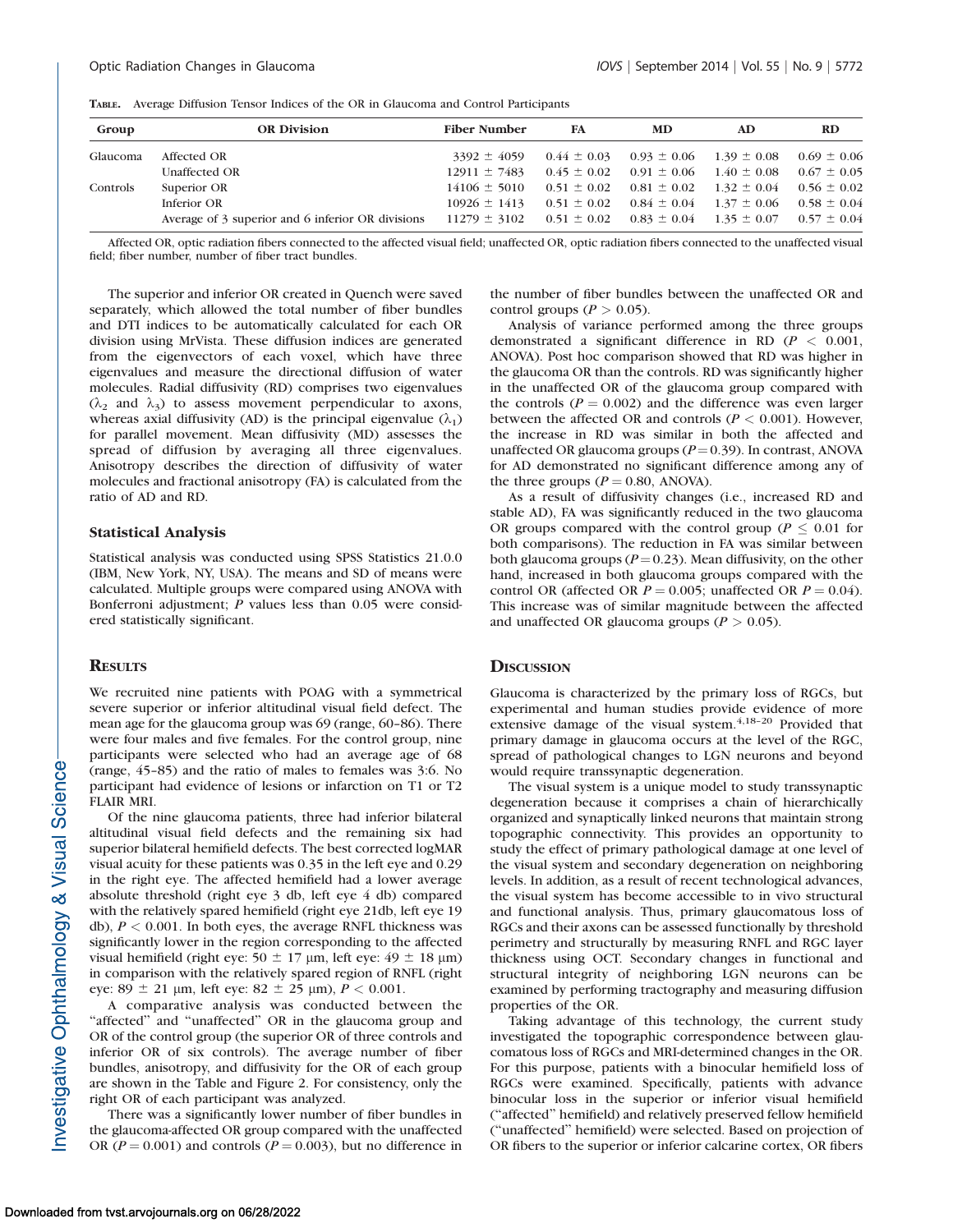

FIGURE 2. Comparison of the diffusion tensor indices of the optic radiation divisions of the glaucoma group (affected and unaffected OR) and control group. (A) FA. (B) MD. (C) AD. (D) RD. \*\* $P < 0.01$ , \* $P = 0.01$ -0.05, - $P > 0.05$ .

were separated into fibers subserving the inferior visual field and superior visual field. A comparative analysis was conducted between fibers projecting from the severely damaged retina compared with fibers projecting from the relatively preserved retina.

This study demonstrated for the first time a significant loss of fiber tracts in the corresponding part of the OR connected to the severely damaged part of the retina, while OR fibers connected to the relatively preserved retinal hemifield were spared. There was a 3-fold to 4-fold reduction in the number of fiber bundles projected to the affected hemifield compared with fibers projecting to the unaffected hemifield. Rarefaction of OR fibers in glaucoma has been reported previously.<sup>14</sup> This study, however, shows a topographical correspondence between RGC damage and loss of functionally connected OR fibers. Such evidence strengthens the case for secondary structural damage of the posterior visual pathway in glaucoma.

It is worth noting, however, that although OR fibers connected to the ''unaffected'' hemifield were spared, both OCT and visual field analysis still demonstrated a significant degree of RGC loss and reduction of visual field sensitivity, confirming early glaucomatous damage in this part of the nerve. Preservation of OR fibers projecting to the unaffected

hemifield may relate to sensitivity of DTI or may suggest that axonal loss of LGN neurons occurs over a relatively long period of time, which has been reported in experimental literature looking at retrograde degeneration along the visual pathway.<sup>21,22</sup> Preservation of the "unaffected" fibers may also indicate that detectable axonal drop-out of LGN neurons occurs only after a certain threshold of RGC loss is reached, which may suggest a nonlinear nature of secondary transsynaptic degeneration.

The second novel finding of this study is that despite considerable differences in the degree of RGC damage between the affected and unaffected hemifields, some DTI parameters demonstrated similar abnormalities in both groups. Specifically, changes in RD and FA were not only seen in the remaining OR fibers projecting to the damaged retina, but also in the fibers connected to the RGCs of the relatively undamaged retina. Although there was a trend with a higher RD and MD in fibers projecting to the affected hemifield compared with those projecting to the unaffected hemifield, this difference did not reach statistical significance, with both regions abnormal. A higher average RD in glaucoma also has been recently demonstrated by another research group.<sup>9,12</sup>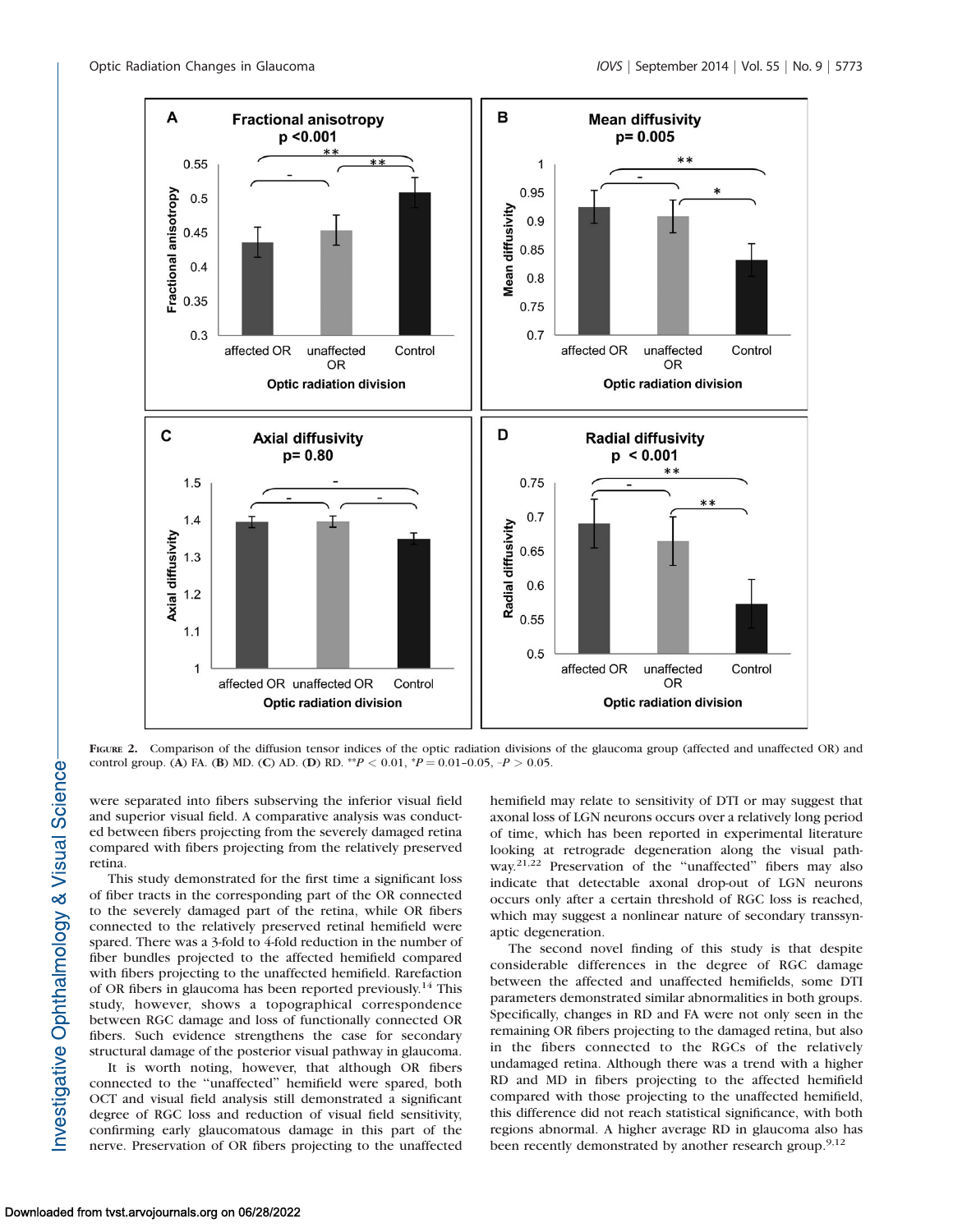In contrast to RD, AD, which represents axial flow, remained unchanged in both glaucoma and control groups, which explains both the reduction of FA and increase in MD in this study and is in agreement with previous reports. $7-10$ 

An increase in RD alone suggests that diffusivity in a direction perpendicular to axons is affected more than along axons in glaucoma. Radial diffusivity is thought to reflect the integrity of myelin sheaths, axonal cell membranes, and persistence of isotropic cells associated with gliosis, as previously shown in a rat model of fornix transection.<sup>23</sup> It can be argued that the increase in RD in glaucoma may represent underlying changes to these structures, such as demyelination, cell membrane loss, gliosis, or cytoskeletal changes, such as microtubule abnormalities. Although histological correlation with DTI is scarce, experimental animal models of multiple sclerosis have shown a relationship between perpendicular and parallel diffusivity with both demyelination and axonal  $loss<sup>24</sup>$  and more specifically between RD and myelin damage.<sup>25,26</sup> However there is no consensus on this issue, with one human postmortem multiple sclerosis study connecting myelin content with FA and MD changes.<sup>27</sup>

Further longitudinal studies using larger sample sizes are required to better assess the presence of transsynaptic degeneration and DTI metrics in pre-perimetric glaucoma. A larger sample size may identify differences in DTI indices between the glaucoma affected and unaffected groups. Correlation analyses may also be beneficial in eliciting a topographical relationship between RGC loss and OR changes in glaucoma of different severities. Although the automated DTI technique used in this study has shown to be reproducible and accurate, MRI resolution, movement artifact, and manual marking of the calcarine cortex may have limited the accuracy of DTI measurements. Furthermore, there is no consensus on DTI protocol in current literature, and diffusion tensor eigenvalues may not always represent pathological microstructure tissue changes.<sup>28</sup>

In summation, our analysis revealed a topographic relationship between RGC loss in glaucoma and damage to the posterior visual pathway. Significant changes of RD in preserved fibers of the OR suggest that DTI may assist in the evaluation of early glaucomatous damage in synaptically connected OR fibers.

## Acknowledgments

Supported by National Health and Medical Research Council Grant 1056517.

Disclosure: M. Kaushik, None; S.L. Graham, None; C. Wang, None; A. Klistorner, None

### References

- 1. Ono K, Hiratsuka Y, Murakami A. Global inequality in eye health: country-level analysis from the Global Burden of Disease Study. Am J Public Health. 2010;100:1784–1788.
- 2. Quigley HA, Broman AT. The number of people with glaucoma worldwide in 2010 and 2020. Br J Ophthalmol. 2006;90:262– 267.
- 3. Gupta N, Yucel YH. Glaucoma as a neurodegenerative disease. Curr Opin Ophthalmol. 2007;18:110–114.
- 4. Yucel YH, Zhang Q, Weinreb RN, Kaufman PL, Gupta N. Atrophy of relay neurons in magno- and parvocellular layers in the lateral geniculate nucleus in experimental glaucoma. Invest Ophthalmol Vis Sci. 2001;42:3216–3222.
- 5. Gupta N, Ang LC, Noel de Tilly L, Bidaisee L, Yucel YH. Human glaucoma and neural degeneration in intracranial optic nerve,

lateral geniculate nucleus, and visual cortex. Br J Ophthalmol. 2006;90:674–678.

- 6. Luthra A, Gupta N, Kaufman PL, Weinreb RN, Yucel YH. Oxidative injury by peroxynitrite in neural and vascular tissue of the lateral geniculate nucleus in experimental glaucoma. Exp Eye Res. 2005;80:43–49.
- 7. Chen Z, Lin F, Wang J, et al. Diffusion tensor magnetic resonance imaging reveals visual pathway damage that correlates with clinical severity in glaucoma. Clin Exp Ophthalmol. 2013;41:43–49.
- 8. Engelhorn T, Michelson G, Waerntges S, et al. A new approach to assess intracranial white matter abnormalities in glaucoma patients: changes of fractional anisotropy detected by 3T diffusion tensor imaging. Acad Radiol. 2012;19:485–488.
- 9. Engelhorn T, Michelson G, Waerntges S, et al. Changes of radial diffusivity and fractional anisotropy in the optic nerve and optic radiation of glaucoma patients. ScientificWorldJournal. 2012;2012:849632.
- 10. Garaci FG, Bolacchi F, Cerulli A, et al. Optic nerve and optic radiation neurodegeneration in patients with glaucoma: in vivo analysis with 3-T diffusion-tensor MR imaging. Radiology. 2009;252:496–501.
- 11. Michelson G, Engelhorn T, Waerntges S, Doerfler A. Diffusion tensor imaging for in vivo detection of degenerated optic radiation. ISRN Ophthalmol. 2011;2011:648450.
- 12. Michelson G, Engelhorn T, Warntges S, El Rafei A, Hornegger J, Doerfler A. DTI parameters of axonal integrity and demyelination of the optic radiation correlate with glaucoma indices. Graefes Arch Clin Exp Ophthalmol. 2013;251:243–253.
- 13. Zikou AK, Kitsos G, Tzarouchi LC, Astrakas L, Alexiou GA, Argyropoulou MI. Voxel-based morphometry and diffusion tensor imaging of the optic pathway in primary open-angle glaucoma: a preliminary study. AJNR Am J Neuroradiol. 2012; 33:128–134.
- 14. Engelhorn T, Michelson G, Waerntges S, Struffert T, Haider S, Doerfler A. Diffusion tensor imaging detects rarefaction of optic radiation in glaucoma patients. Acad Radiol. 2011;18: 764–769.
- 15. Sherbondy AJ, Dougherty RF, Ben-Shachar M, Napel S, Wandell BA. ConTrack: finding the most likely pathways between brain regions using diffusion tractography. J Vis. 2008;8(9):15.1– 15.16.
- 16. Sherbondy AJ, Dougherty RF, Napel S, Wandell BA. Identifying the human optic radiation using diffusion imaging and fiber tractography. J Vis. 2008;8(10):12.1–12.11.
- 17. Sun HH, Wang D, Zhang QJ, Bai ZL, He P. Magnetic resonance diffusion tensor imaging of optic nerve and optic radiation in healthy adults at 3T. Int J Ophthalmol. 2013;6:868-872.
- 18. Chen WW, Wang N, Cai S, et al. Structural brain abnormalities in patients with primary open-angle glaucoma: a study with 3T MR imaging. Invest Ophthalmol Vis Sci. 2013;54:545–554.
- 19. You Y, Gupta VK, Graham SL, Klistorner A. Anterograde degeneration along the visual pathway after optic nerve injury. PLoS One. 2012;7:e52061.
- 20. Dai H, Morelli JN, Ai F, et al. Resting-state functional MRI: Functional connectivity analysis of the visual cortex in primary open-angle glaucoma patients. Hum Brain Mapp. 2013;34: 2455–2463.
- 21. Cowey A, Alexander I, Stoerig P. Transneuronal retrograde degeneration of retinal ganglion cells and optic tract in hemianopic monkeys and humans. Brain. 2011;134:2149-2157.
- 22. Bridge H, Jindahra P, Barbur J, Plant GT. Imaging reveals optic tract degeneration in hemianopia. Invest Ophthalmol Vis Sci. 2011;52:382–388.